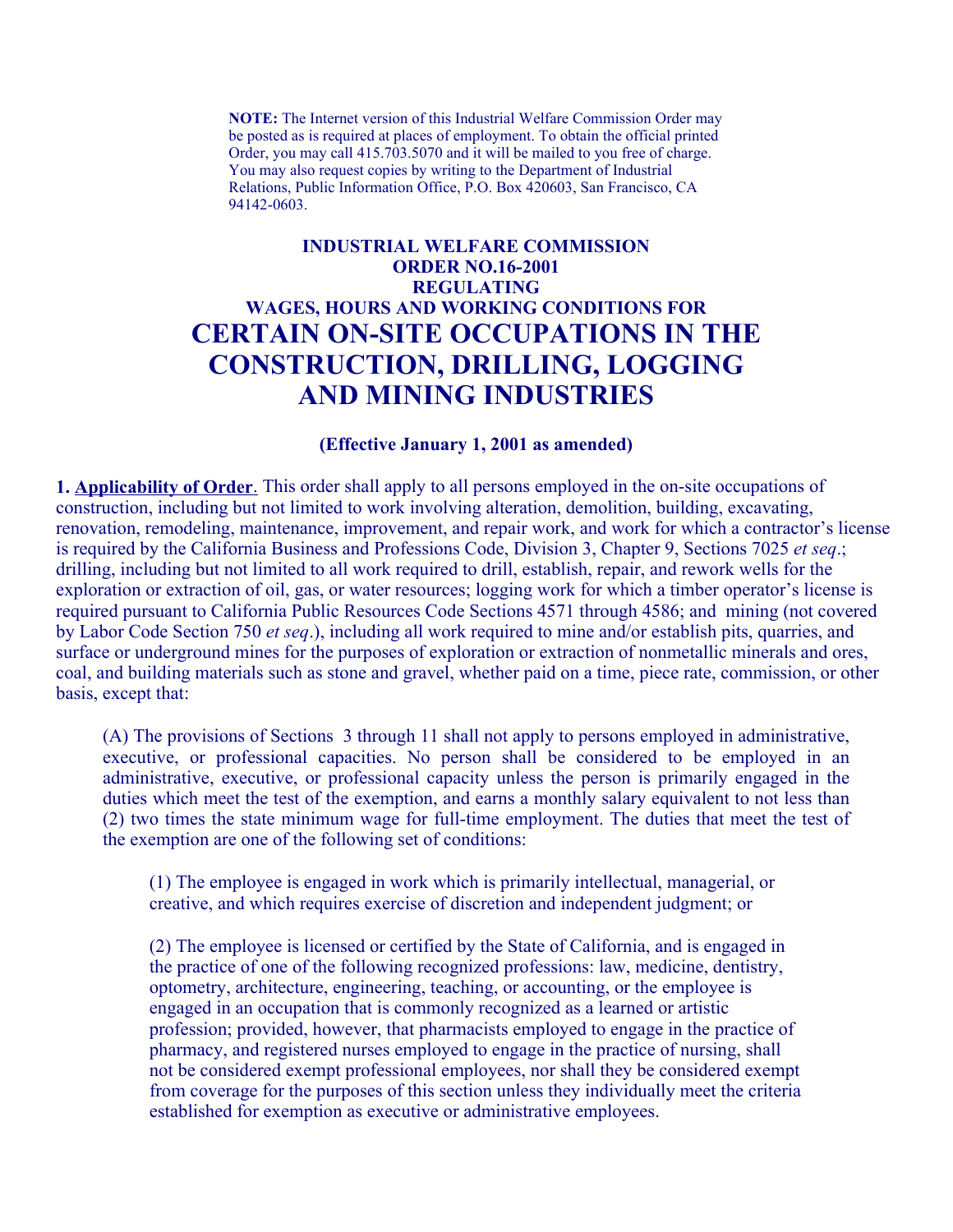(3) To the extent that there is no conflict with California law (as marked in Order 16 going to press), the duties that meet the test of the administrative and executive exemptions are defined as set forth in the following sections of the Code of Federal Regulations as they existed as of the date of this wage order: 29 C.F.R. Sections 541.1 (a)-(c), 541.102, 541.104, 541.105, 541.106, 541.108, 541.109, 541.111, 541.115, and 541.116 (defining executive duties); 29 C.F.R. Sections 541.2 (a)-(c), 541.201, 541.205, 541.208, and 541.210 (defining administrative duties).

(4) For the purposes of this section, "full-time employment" means employment in which an employee is employed for 40 hours per week.

(B) Except as provided in Sections 1, Applicability; 2, Definitions; 4, Minimum Wages; 9, Meals and Lodging; and 18, Penalties, the provisions of this order shall not apply to any employees directly employed by the State or any political subdivision thereof, including any city, county, or special district.

(C) The provisions of this order shall not apply to outside salespersons.

(D) The provisions of this order shall not apply to any individual who is the parent, spouse, child, or legally adopted child of the employer.

(E) The provisions of this order shall not apply to any individual participating in a national service program, such as AmeriCorps, carried out using assistance provided under Section 12571 of Title 42 of the United States Code. (See Stats. 2000, ch. 365, amending Labor Code Section 1171.)

(F) This order supersedes any industry or occupational order for those employees employed in occupations covered by this order.

## **2. Definitions.**

(A) "Alternative workweek schedule" means any regularly scheduled workweek proposed by an employer who has control over the wages, hours, and working conditions of the employees, and ratified by an employee work unit in a neutral secret ballot election, that requires an employee to work more than eight (8) hours in a 24-hour period.

(B) "Commission" means the Industrial Welfare Commission of the State of California.

(C) "Construction occupations" mean all job classifications associated with construction, including but not limited to work involving alteration, demolition, building, excavation, renovation, remodeling, maintenance, improvement, and repair work, by the California Business and Professions Code, Division 3, Chapter 9, Sections 7025 *et seq*., and any other similar or related occupations or trades.

(D) "Division" means the Division of Labor Standards Enforcement of the State of California.

(E) "Drilling occupations" mean all job classifications associated with the exploration or extraction of oil, gas, or water resources work, including but not limited to the installation, establishment, reworking, maintenance or repair of wells and pumps by boring, drilling, excavating, casting, cementing and cleaning for the extraction or conveyance of fluids such as water, steam, gases, or petroleum.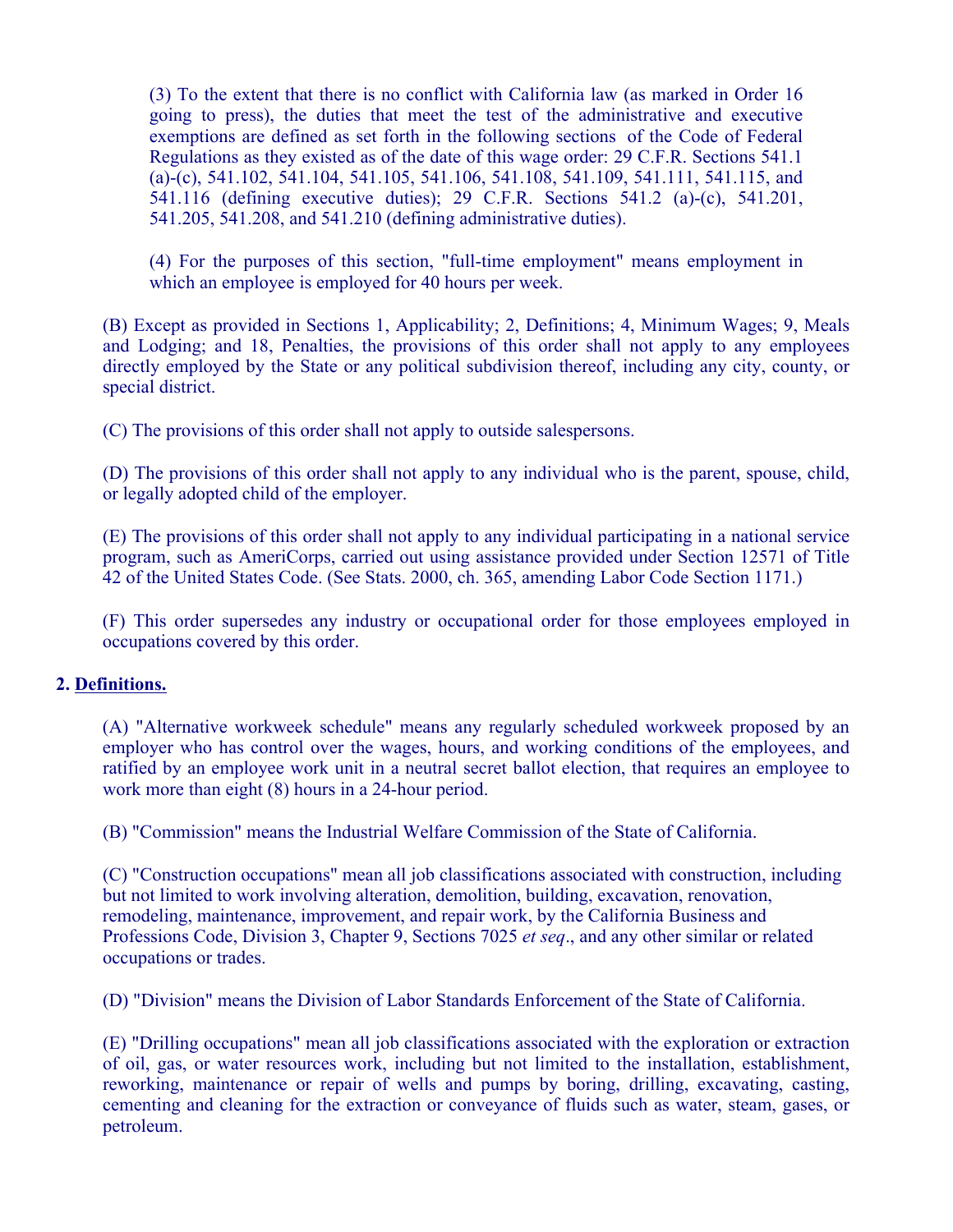(F) "Emergency" means an unpredictable or unavoidable occurrence at unscheduled intervals requiring immediate action.

(G) "Employ" means to engage, suffer, or permit to work.

(H) "Employee" means any person employed by an employer.

(I) "Employer" means any person as defined in Section 18 of the Labor Code, who directly or indirectly, or through an agent or any other person, employs or exercises control over the wages, hours, or working conditions of any person.

(J) "Hours worked" means the time during which an employee is subject to the control of an employer, and includes all the time the employee is suffered or permitted to work, whether or not required to do so.

(K) "Logging occupations" mean any work for which a timber operator's license is required pursuant to California Public Resources Code Sections 4571-4586, including the cutting or removal or both of timber or other solid wood forest products, including Christmas trees, from timberlands for commercial purposes, together with all the work that is incidental thereto, including but not limited to construction and maintenance of roads, fuel breaks, fire breaks, stream crossings, landings, skid trails, beds for the falling of trees, and fire hazard abatement.

(L) "Mining occupations" mean miners and other associated and related occupations (not covered by Labor Code Sections 750 *et seq*.) required to engage in excavation or operations above or below ground including work in mines, quarries, or open pits, used for the purposes of exploration or extraction of nonmetallic minerals and ores, coal, and building materials such as stone, gravel, and rock, or other materials intended for manufacture or sale, whether paid on a time, piece rate, commission, or other basis.

(M) "Minor" means, for the purpose of this order, any person under the age of 18 years as defined by Labor Code Sections 1285-1312 and 1390-1399.

(N) "Outside salesperson" means any person, 18 years of age or over, who customarily and regularly works more than half the working time away from the employer's place of business selling tangible or intangible items or obtaining orders or contracts for products, services or use of facilities. An "outside salesperson" does not include an employee who makes deliveries or service calls for the purpose of installing, replacing, repairing, removing, or servicing a product.

(O) "Primarily" means more than one-half the employee's work time.

(P) "Regularly scheduled workweek" means a schedule where the length of the shift and the number of days of work are predesignated pursuant to an alternative workweek schedule.

(Q) "Split shift" means a work schedule, which is interrupted by non-paid non-working periods established by the employer, other than bona fide rest or meal periods.

(R) "Wages" are as defined by California Labor Code Section 200.

(S) "Workday" and "day" mean any consecutive 24-hour period beginning at the same time each calendar day.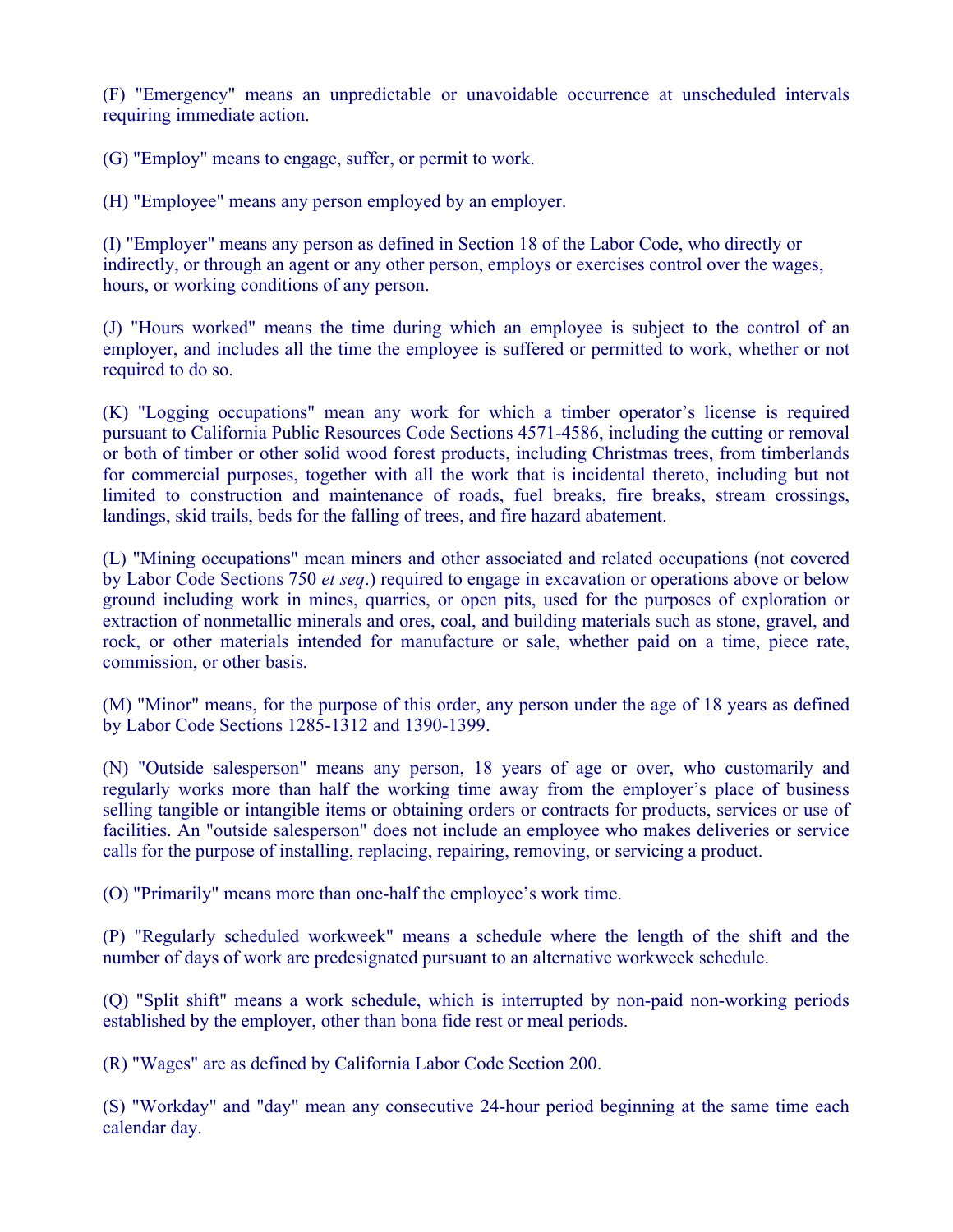(T) "Workweek" and "week" mean any seven (7) consecutive days, starting with the same calendar day each week. "Workweek" is a fixed and regularly recurring period of 168 hours, seven (7) consecutive 24-hour periods.

(U) "Work unit" means all nonexempt employees of a single employer within a given craft who share a common work site. A work unit may consist of an individual employee as long as the criteria for an identifiable work unit in this subsection are met.

#### **3. Hours and Days of Work.**

(A) Daily Overtime - General Provisions

(1) The following overtime provisions are applicable to employees 18 years of age or over and to employees 16 or 17 years of age who are not required by law to attend school and are not otherwise prohibited by law from engaging in the subject work. Such employees shall not be employed more than eight (8) hours in any workday or more than 40 hours in any workweek unless the employee receives one and one-half  $(1\frac{1}{2})$  times such employee's regular rate of pay for all hours worked over 40 hours in the workweek. Employment beyond eight (8) hours in any workday or more than six (6) days in any workweek is permissible provided the employee is compensated for such overtime at not less than:

(a) One and one-half  $(1\frac{1}{2})$  times the employee's regular rate of pay for all hours worked in excess of eight (8) hours up to and including 12 hours in any workday, and for the first eight (8) hours worked on the seventh (7th) consecutive day of work in a workweek; and

(b) Double the employee's regular rate of pay for all hours worked in excess of 12 hours in any workday and for all hours worked in excess of eight (8) hours on the seventh (7th) consecutive day of work in a workweek.

(c) The overtime rate of compensation to be paid to a nonexempt full-time salaried employee shall be computed by using one-fortieth (1/40) of the employee's weekly salary as the employee's regular hourly rate of pay.

(B) Alternative Workweek Schedules

(1) No employer, who has control over the wages, hours, and working conditions of employees, shall be deemed to have violated the provisions of Section 3, Hours and Days of Work, by instituting, pursuant to the election procedures set forth in this order, a regularly scheduled alternative workweek pursuant to the following conditions:

(a) The alternative workweek schedule shall provide for work by the affected employees of no longer than ten (10) hours per day within a 40 hour workweek without the payment to the affected employees of an overtime rate of compensation pursuant to this section.

(b) An affected employee working longer than eight (8) hours but no more than ten (10) hours in a day pursuant to an alternative workweek schedule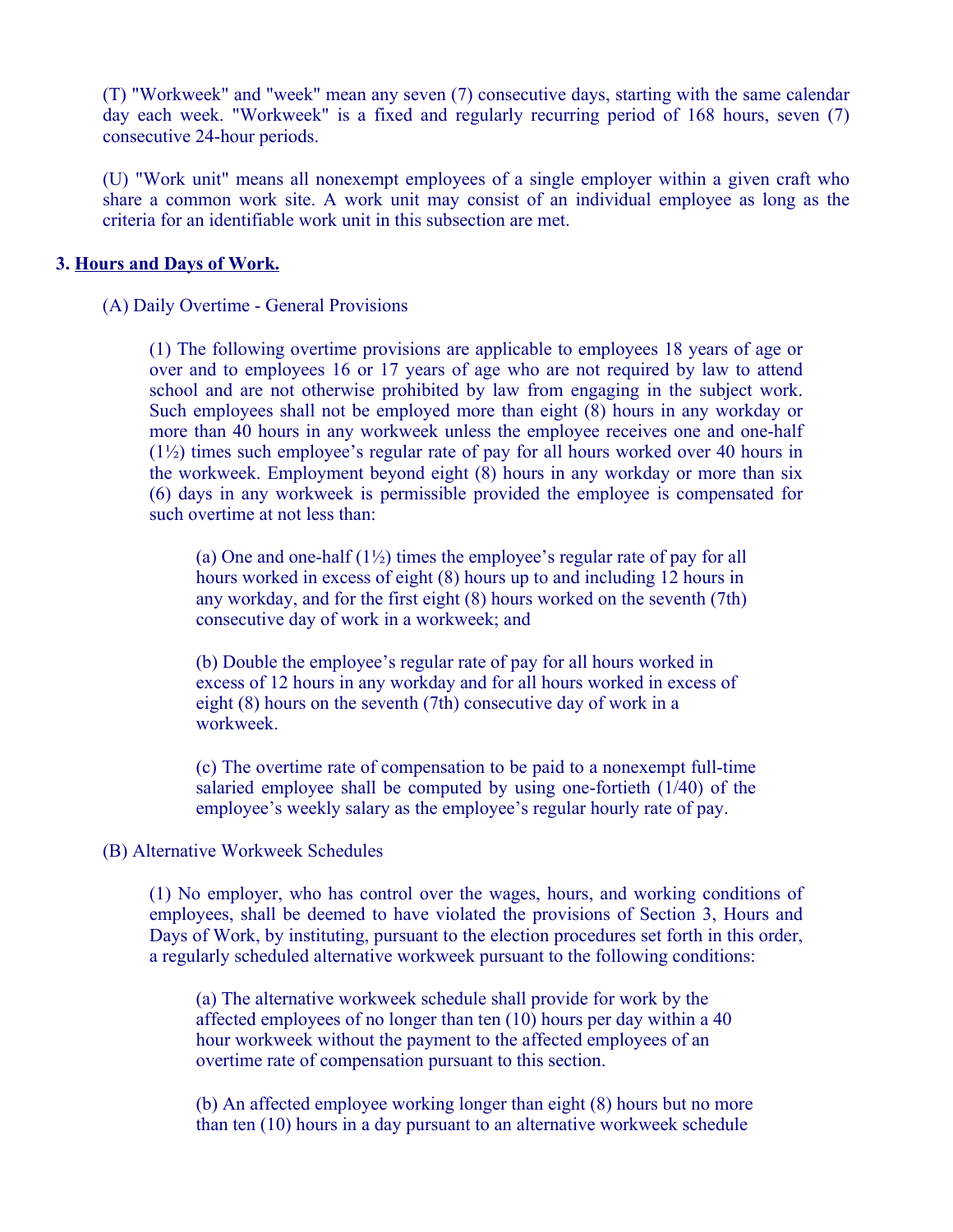adopted pursuant to this section shall be paid an overtime rate of compensation of not less than one and one-half  $(1\frac{1}{2})$  times the regular rate of pay of the employee for any work in excess of the regularly scheduled hours established by the alternative workweek agreement and for any work in excess of 40 hours per week.

(c) An overtime rate of compensation of not less than double the employee's regular rate of pay shall be paid for any work in excess of 12 hours per day and for any work in excess of eight (8) hours on those days worked beyond the regularly scheduled workdays established by the alternative workweek agreement.

(d) An employer shall not reduce an employee's regular rate of hourly pay as a result of the adoption, repeal or nullification of an alternative workweek schedule.

(e) An employer shall make a reasonable effort to find a work schedule not to exceed eight (8) hours in a workday to accommodate any affected employee who was eligible to vote in an election authorized by this section and who is unable to work the alternative schedule established as the result of that election. Employees affected by a change in work hours resulting from the adoption of an alternative workweek schedule shall not be required to work those new work hours for at least 30 days after the announcement of the final results of the election.

(f) An employer shall be permitted, but not required, to provide a work schedule not to exceed eight (8) hours in a workday to accommodate any employee who was hired after the date of the election and who is unable to work the alternative schedule established as the result of that election.

(g) An employer shall explore any available reasonable alternative means of accommodating the religious belief or observance of an affected employee that conflicts with an adopted alternative workweek schedule, in the manner provided by Government Code Section 12940(j).

(h) Notwithstanding paragraph  $(B)(1)$ , subparagraphs (a)-(c), for employees working in offshore oil and gas production, drilling, and servicing occupations, as well as for employees working in onshore oil and gas separation occupations directly servicing offshore operations, an alternative workweek schedule may authorize work by the affected employees of no longer than 12 hours per day within a 40 hour workweek without the payment to the affected employees of an overtime rate of compensation. Employees working pursuant to an alternative workweek schedule adopted pursuant to this section shall be paid an overtime rate of compensation of no less than two (2) times their regular rate of pay in excess of the regularly scheduled hours established by the alternative workweek agreement, and for one and one-half  $(1 \frac{1}{2})$  times their regular rate of pay for any work in excess of 40 hours per week. The other provisions of this section, including those governing elections, shall apply to these occupations.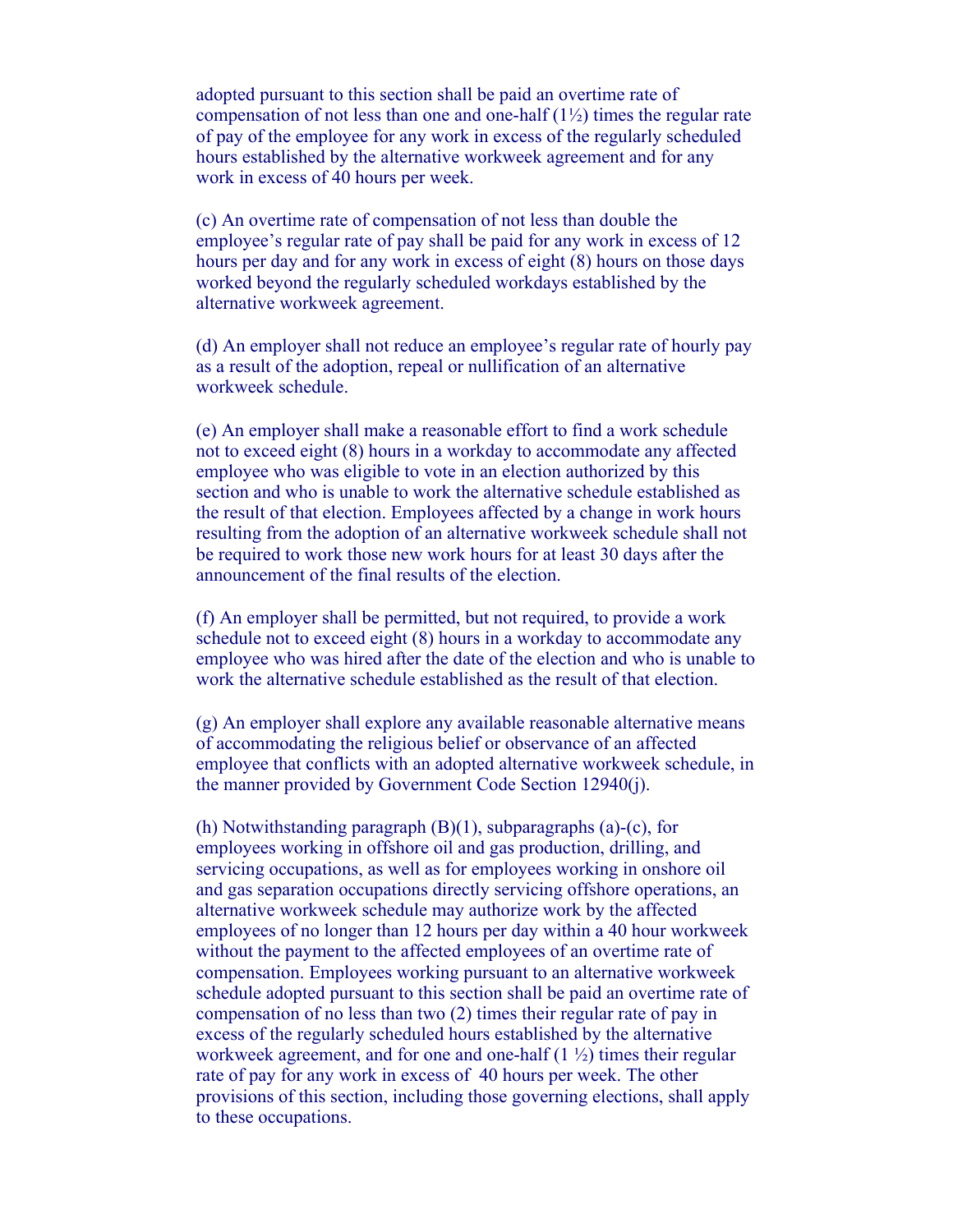(i) In no case shall an alternative workweek requiring more than eight (8) hours of work in a day be utilized on a public works contract in violation of Labor Code Sections 1810-1815.

### (C) Election Procedures

Election procedures for the adoption and repeal of alternative workweek schedules require the following:

(1) Each proposal for an alternative workweek schedule shall be in the form of a written agreement proposed by the employer who has control over wages, hours, and working conditions of the affected employees, and adopted in a secret ballot election, held before the performance of work, by at least a two-thirds (2/3) vote of the affected employees in the work unit. The proposed agreement must designate a regularly scheduled alternative workweek in which the specified number of work days and work hours are regularly recurring. The employer may propose a single work schedule that would become the standard schedule for workers in the unit, or a menu of work schedule options, from which each employee in the unit would be entitled to choose. If the employer proposes a menu of work schedule options, the employee may, with the approval of the employer, move from one menu option to another.

(2) The election shall be held during regular working hours at the employees' work site. Ballots shall be mailed to the last known address of all employees in the work unit who are not present at the work site on the day of the election but have been employed by the employer within the last 30 calendar days immediately preceding the day of the election.

(3) Prior to the secret ballot vote, any employer who proposes to institute an alternative workweek schedule shall make a disclosure in writing to the affected employees, including the effects of the proposed arrangement on the employees' wages, hours, and benefits. Such a disclosure shall include meeting(s), duly noticed, held at least 14 days prior to voting, for the specific purpose of discussing the effects of the alternative workweek schedule. An employer shall provide the disclosure in a non-English language, as well as in English, if at least five (5) percent of the affected employees primarily speak that non-English language. Notices shall be mailed to the last known address of all employees in the work unit in accordance with provision (2) above. Failure to comply with this paragraph shall make the election null and void.

(4) Any election to establish or repeal an alternative workweek schedule shall be held during regular working hours at the work site of the affected employees. The employer shall bear the costs of conducting any election held pursuant to this section. Upon a complaint by an affected employee, and after an investigation by the labor commissioner, the labor commissioner may require the employer to select a neutral third party to conduct the election.

(5) Any type of alternative workweek schedule that is authorized by the Labor Code may be repealed by the affected employees. Upon a petition of one-third (1/3) of the affected employees, a new secret ballot election shall be held, provided six (6) months have passed since the election authorizing the alternative workweek. A two-thirds (2/3) vote of the affected employees shall be required to reverse the alternative workweek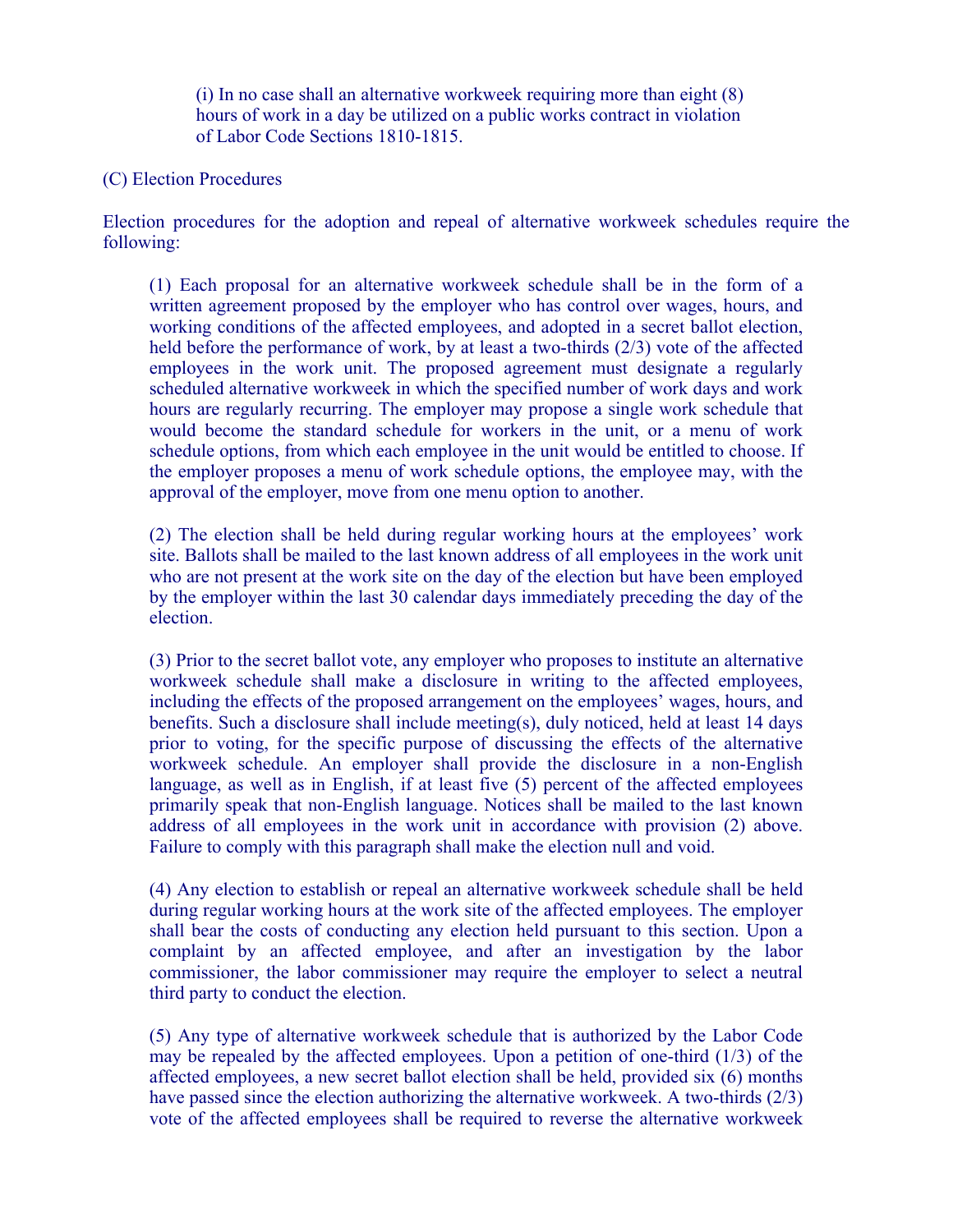schedule. The election to repeal the alternative workweek schedule shall be held not more than 30 days after the petition is submitted to the employer.

(6) If the number of employees who are employed for at least 30 days in the work unit that adopted an alternative workweek schedule increases by 50 percent above the number who voted to ratify the employer-proposed alternative workweek schedule, the employer must conduct a new ratification election pursuant to the rules contained in subsection (C).

(7) The results of any election conducted pursuant to this order shall be a public document and shall be reported by the employer to the Division of Labor Statistics and Research within 30 days after the results are final. The report of the election results shall also be posted at the job site in an area frequented by employees where it may easily be read during the workday. The report shall include the final tally of the vote, the size of the unit, and the nature of the business of the employer. Employees participating in the election shall be free from intimidation and coercion. However, nothing in this section shall prohibit an employer from expressing its position concerning that alternative workweek to the affected employees. No employees shall be discharged or discriminated against for expressing opinions concerning the alternative workweek election or for opposing or supporting its adoption or repeal. The labor commissioner shall investigate any alleged violation of this section and shall upon finding a serious violation render the alternative workweek schedule null and void.

(D) Combination of Overtime Rates. Nothing in this section requires an employer to combine more than one rate of overtime compensation in order to calculate the amount to be paid to an employee for any hour of overtime work.

(E) Nondiscrimination. No employee shall be terminated, disciplined or otherwise discriminated against for refusing to work more than 72 hours in any workweek, except in an emergency as defined in Section 2 (F) above.

(F) Makeup Time. If an employer approves a written request of an employee to make up work time that is or would be lost as a result of a personal obligation of the employee, the hours of that makeup work time, if performed in the same workweek in which the work time was lost, may not be counted toward computing the total number of hours worked in a day for purposes of the overtime requirements, except for hours in excess of 11 hours of work in one (1) day or 40 hours of work in one (1) workweek. If an employee knows in advance that he/she will be requesting makeup time for a personal obligation that will recur at a fixed time over a succession of weeks, the employee may request to make up work time for up to four (4) weeks in advance; provided, however, that the makeup work must be performed in the same week that the work time was lost. An employee shall provide a signed written request for each occasion that the employee makes a request to make up work time pursuant to this subsection. While an employer may inform an employee of this makeup time option, the employer is prohibited from encouraging or otherwise soliciting an employee to request the employer's approval to take personal time off and make up the work hours within the same workweek pursuant to this subsection. (See Labor Code Section 513.)

(G) One Day's Rest in Seven. The provisions of Labor Code Sections 551 and 552 regarding one (1) day's rest in seven (7) shall not be construed to prevent an accumulation of days of rest when the nature of the employment reasonably requires the employee to work seven (7) or more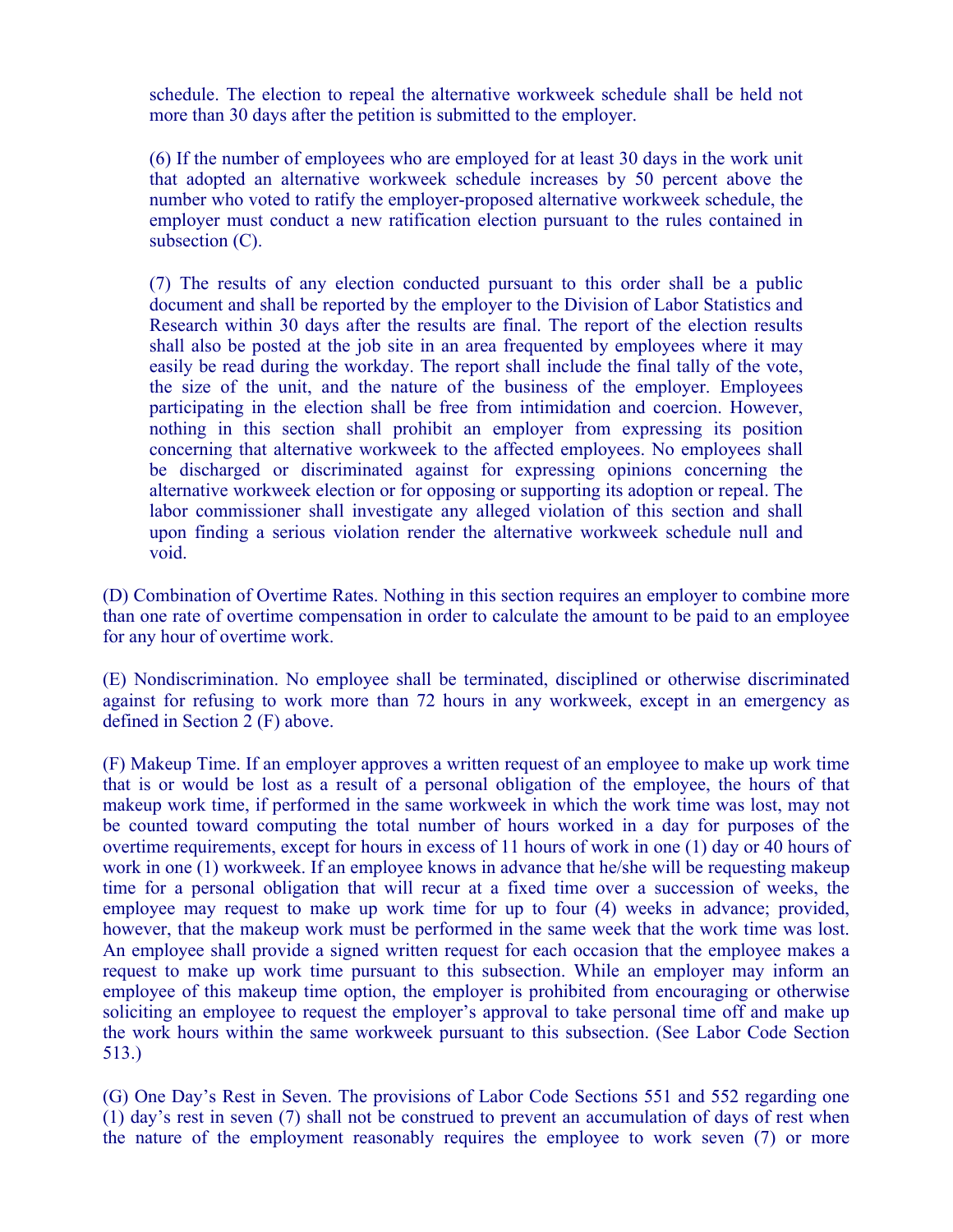consecutive days; provided, however, that in each calendar month, the employee shall receive the equivalent of one (1) day's rest in seven (7).

(H) Collective Bargaining Agreements

(1) Subsections (A), (B), (C), (D), and (E) of Section 3, Hours and Days of Work, shall not apply to any employee covered by a valid collective bargaining agreement if the agreement expressly provides for the wages, hours of work, and working conditions of the employees, and if the agreement provides premium wage rates for all overtime hours worked and a regular hourly rate of pay for those employees of not less than 30 percent more than the state minimum wage. (See Labor Code Section 514).

(2) Subsection (F) of Section 3, Hours and Days of Work, shall apply to any employee covered by a valid collective bargaining agreement unless the collective bargaining agreement expressly provides otherwise.

## **4. Minimum Wages.**

(A) Every employer shall pay to each employee wages not less than six dollars and twenty-five cents (\$6.25) per hour for all hours worked, effective January 1, 2001, and not less than six dollars and seventy-five cents (\$6.75) per hour for all hours worked, effective January 1, 2002.

(B) Every employer shall pay to each employee, on the established payday for the period involved, not less than the applicable minimum wage for all hours worked in the payroll period, whether the remuneration is measured by time, piece, commission, or otherwise.

#### **5. Reporting Time Pay.**

(A) All employer-mandated travel that occurs after the first location where the employee's presence is required by the employer shall be compensated at the employee's regular rate of pay or, if applicable, the premium rate that may be required by the provisions of Labor Code Section 510 and Section 3, Hours and Days of Work, above.

(B) Each workday that an employee is required to report to the work site and does report, but is not put to work or is furnished less than half of his/her usual or scheduled day's work, the employer shall pay him/her for half the usual or scheduled day's work, but in no event for less than two (2) hours nor more than four (4) hours at the employee's regular rate of pay, which shall not be less than the minimum wage.

(C) The foregoing reporting time pay provisions are not applicable when:

(1) Operations cannot commence or continue due to threats to employees or property; or when recommended by civil authorities; or

(2) Public utilities fail to supply electricity, water, or gas, or there is a failure in the public utilities, or sewer system; or

(3) The interruption of work is caused by an Act of God or other cause not within the employer's control.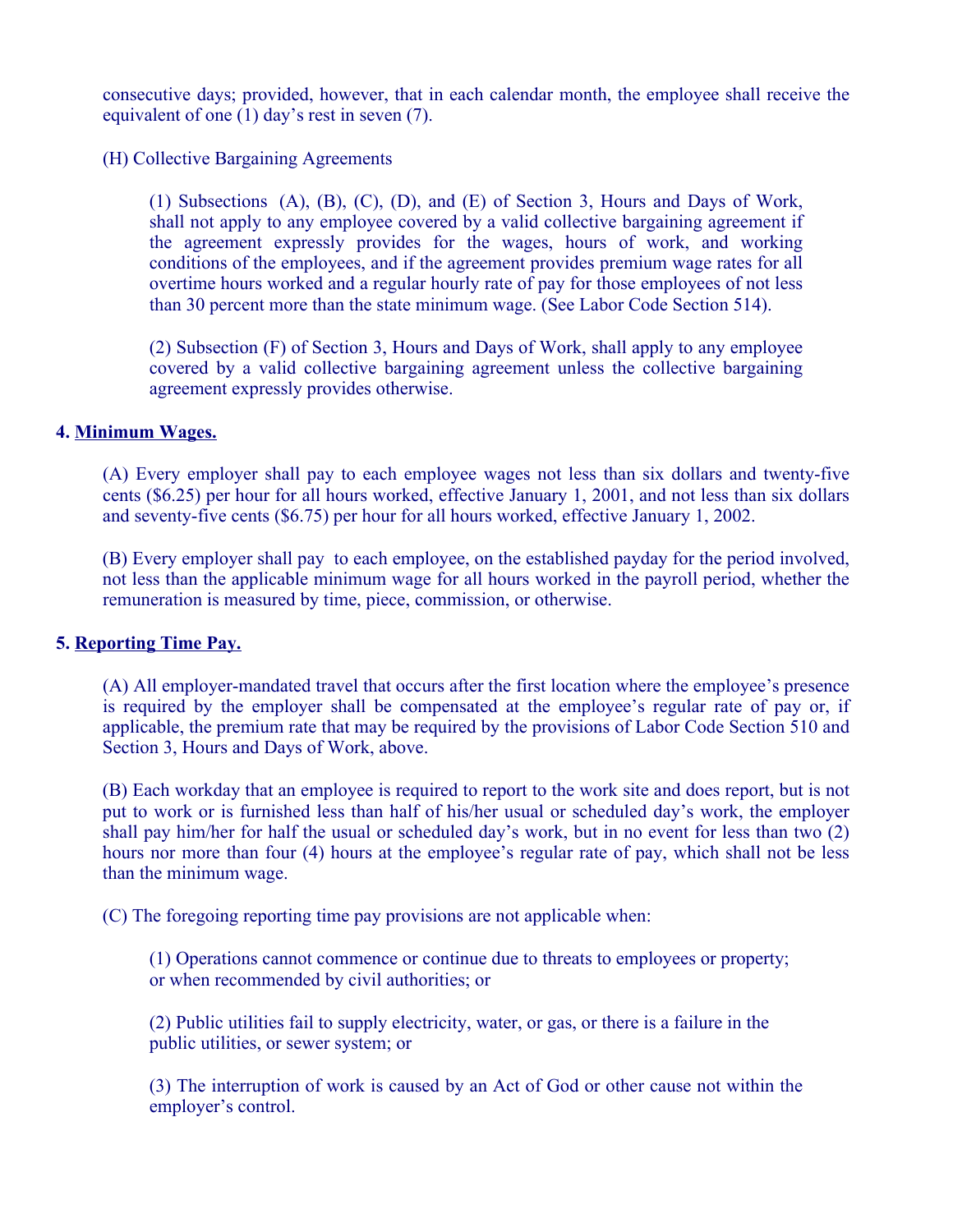(D) Collective Bargaining Agreements. This section shall apply to any employees covered by a valid collective bargaining agreement unless the collective bargaining agreement expressly provides otherwise.

## **6. Records.**

(A) Every employer who has control over wages, hours, or working conditions shall keep accurate information with respect to each employee, including the following:

(1) The employee's full name, home address, occupation, and social security number. The employee's date of birth, if under 18 years of age, and designation as a minor. Time records showing when the employee begins and ends each work period. Meal periods, split shift intervals, and total daily hours worked shall also be recorded. Meal periods during which operations cease and authorized rest periods need not be recorded.

(2) Total wages paid each payroll period, including value of board, lodging, or other compensation actually furnished to the employee.

(3) Total hours worked during the payroll period and applicable rates of pay. This information shall be made readily available to the employee upon reasonable request. When a piece rate or incentive plan is in operation, piece rates or an explanation of the incentive plan formula shall be provided to employees. An accurate production record shall be maintained by the employer.

(B) Every employer who has control over wages, hours, or working conditions shall semimonthly or at the time of each payment of wages furnish each employee an itemized statement in writing showing: (1) all deductions; (2) the inclusive dates of the period for which the employee is paid; (3) the name of the employee or the employee's social security number; and (4) the name of the employer, provided all deductions made on written orders of the employee may be aggregated and shown as one item. (See Labor Code Section 226.) This information shall be furnished either separately or as a detachable part of the check, draft, or voucher paying the employee's wages.

(C) All required records shall be in the English language and in ink or other indelible form, dated properly, showing month, day and year. The employer who has control over wages, hours, or working conditions shall also keep said records on file at the place of employment or at a central location for at least three years. An employee's records shall be available for inspection by the employee upon reasonable request.

(D) Employers performing work on public works projects should refer to Labor Code Section 1776 for additional payroll reporting requirements.

## **7. Deductions from Pay.**

No employer shall collect or deduct from any employee any part of the wages that are paid unless such deductions are allowed by law. (See Labor Code Sections 220-226.) No fee shall be charged by the employer or agent of the employer for cashing a payroll check.

## **8. Uniforms and Equipment.**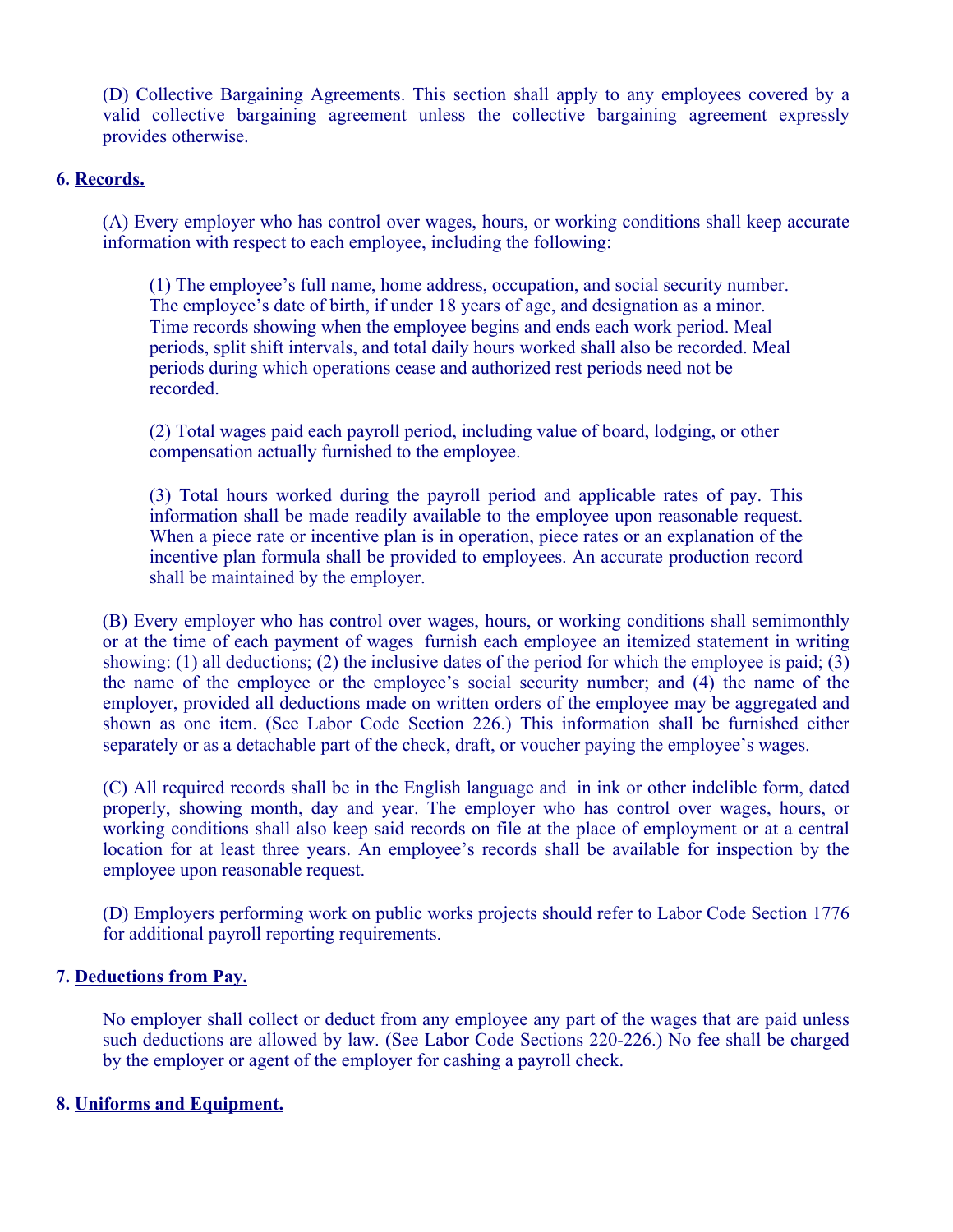(A) When the employer requires uniforms to be worn by the employee as a condition of employment, such uniforms shall be provided and maintained by the employer. The term "uniform" includes wearing apparel and accessories of distinctive design or color.

(B) When the employer requires the use of tools or equipment or they are necessary for the performance of a job, such tools and equipment shall be provided and maintained by the employer, except that an employee whose wages are at least two (2) times the minimum wage may provide and maintain hand tools and equipment customarily required by the particular trade or craft in conformity with Labor Code Section 2802.

## **9. Meals and Lodging.**

(A) "Meal" means an adequate, well-balanced serving of a variety of wholesome, nutritious foods.

(B) "Lodging" means living accommodations available to the employee for full-time occupancy which are adequate, decent, and sanitary according to usual and customary standards. Employees shall not be required to share a bed.

(C) Meals or lodging may not be credited against the minimum wage without a voluntary written agreement between the employer and the employee. When credit for meals or lodging is used to meet part of the employer's minimum wage obligation, the amounts so credited may not be more than the following:

| <b>Effective Dates:</b>                                                                                                                     | January 1,<br>2001    | January 1,<br>2002    |
|---------------------------------------------------------------------------------------------------------------------------------------------|-----------------------|-----------------------|
| Lodging:                                                                                                                                    |                       |                       |
| Room occupied alone                                                                                                                         | \$29.40 per<br>week   | \$31.75 per<br>week   |
| Room shared                                                                                                                                 | \$24.25 per<br>week   | \$26.20 per<br>week   |
| Apartment - two-thirds<br>$(2/3)$ of the ordinary<br>rental value, and in no<br>event more than                                             | \$352.95<br>per month | \$381.20<br>per month |
| Where a couple are both<br>employed by the<br>employer, two-thirds<br>$(2/3)$ of the ordinary<br>rental value, and in no<br>event more than | \$522.10<br>per month | \$563.90<br>per month |
| <b>Meals:</b>                                                                                                                               |                       |                       |
| <b>Breakfast</b>                                                                                                                            | \$2.25                | \$2.45                |
| Lunch                                                                                                                                       | \$3.10                | \$3.35                |
| <b>Dinner</b>                                                                                                                               | \$4.15                | \$4.50                |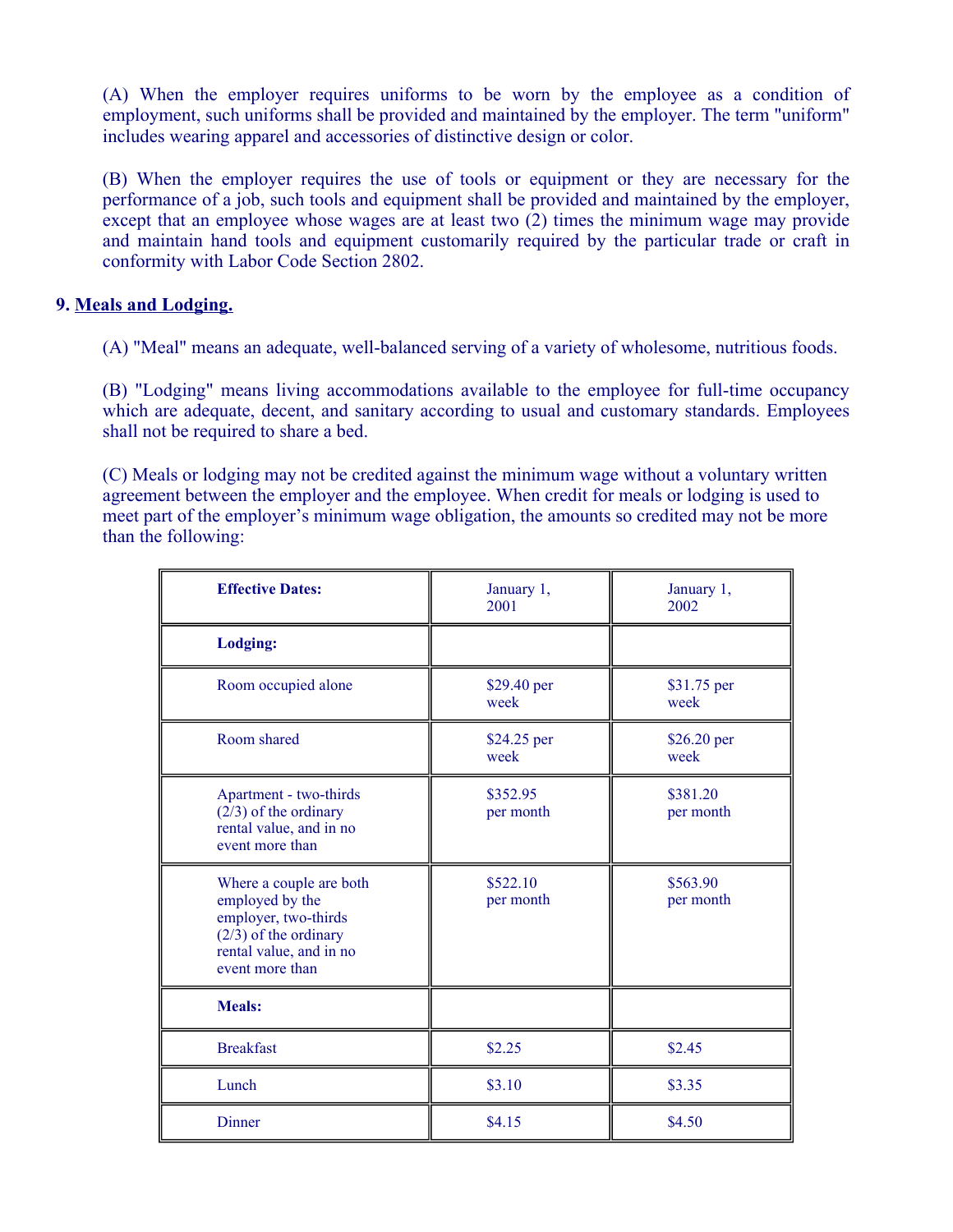(D) Meals evaluated as part of the minimum wage must be bona fide meals consistent with the employee's work shift. Deductions shall not be made for meals not received or lodging not used.

(E) If, as a condition of employment, the employee must live at the place of employment or occupy quarters owned or under the control of the employer, then the employer may not charge rent in excess of the values listed herein.

## **10. Meal Periods.**

(A) No employer shall employ any person for a work period of more than five (5) hours without a meal period of not less than 30 minutes, except that when a work period of not more than six (6) hours will complete the day's work the meal period may be waived by mutual consent of employer and employee. (See Labor Code Section 512.)

(B) An employer may not employ an employee for a work period of more than ten (10) hours per day without providing the employee with a second meal period of not less than 30 minutes, except that if the total hours worked is no more than 12 hours, the second meal period may be waived by mutual consent of employer and employee only if the first meal period was not waived. (See Labor Code Section 512.)

(C) In all places of employment the employer shall provide an adequate supply of potable water, soap, or other suitable cleansing agent and single use towels for hand washing.

(D) Unless the employee is relieved of all duty during a 30 minute meal period, the meal period shall be considered an "on duty" meal period and counted as time worked. An "on duty" meal period shall be permitted only when the nature of the work prevents employee from being relieved of all duty and when by written agreement between the parties an on-the-job paid meal period is agreed to and complies with Labor Code Section 512.

(E) Collective Bargaining Agreements. Subsections (A), (B), and (D) of Section 10, Meal Periods, shall not apply to any employee covered by a valid collective bargaining agreement if the agreement expressly provides for the wages, hours of work, and working conditions of the employees, and if the agreement provides premium wage rates for all overtime hours worked and a regular hourly rate of pay for those employees of not less than 30 percent more than the state minimum wage.

(F) If an employer fails to provide an employee a meal period in accordance with the applicable provisions of this order, the employer shall pay the employee one (1) hour of pay at the employee's regular rate of compensation for each workday that the meal period is not provided. In cases where a valid collective bargaining agreement provides final and binding mechanism for resolving disputes regarding enforcement of the meal period provisions, the collective bargaining agreement will prevail.

## **11. Rest Periods.**

(A) Every employer shall authorize and permit all employees to take rest periods, which insofar as practicable shall be in the middle of each work period. Nothing in this provision shall prevent an employer from staggering rest periods to avoid interruption in the flow of work and to maintain continuous operations, or from scheduling rest periods to coincide with breaks in the flow of work that occur in the course of the workday. The authorized rest period time shall be based on the total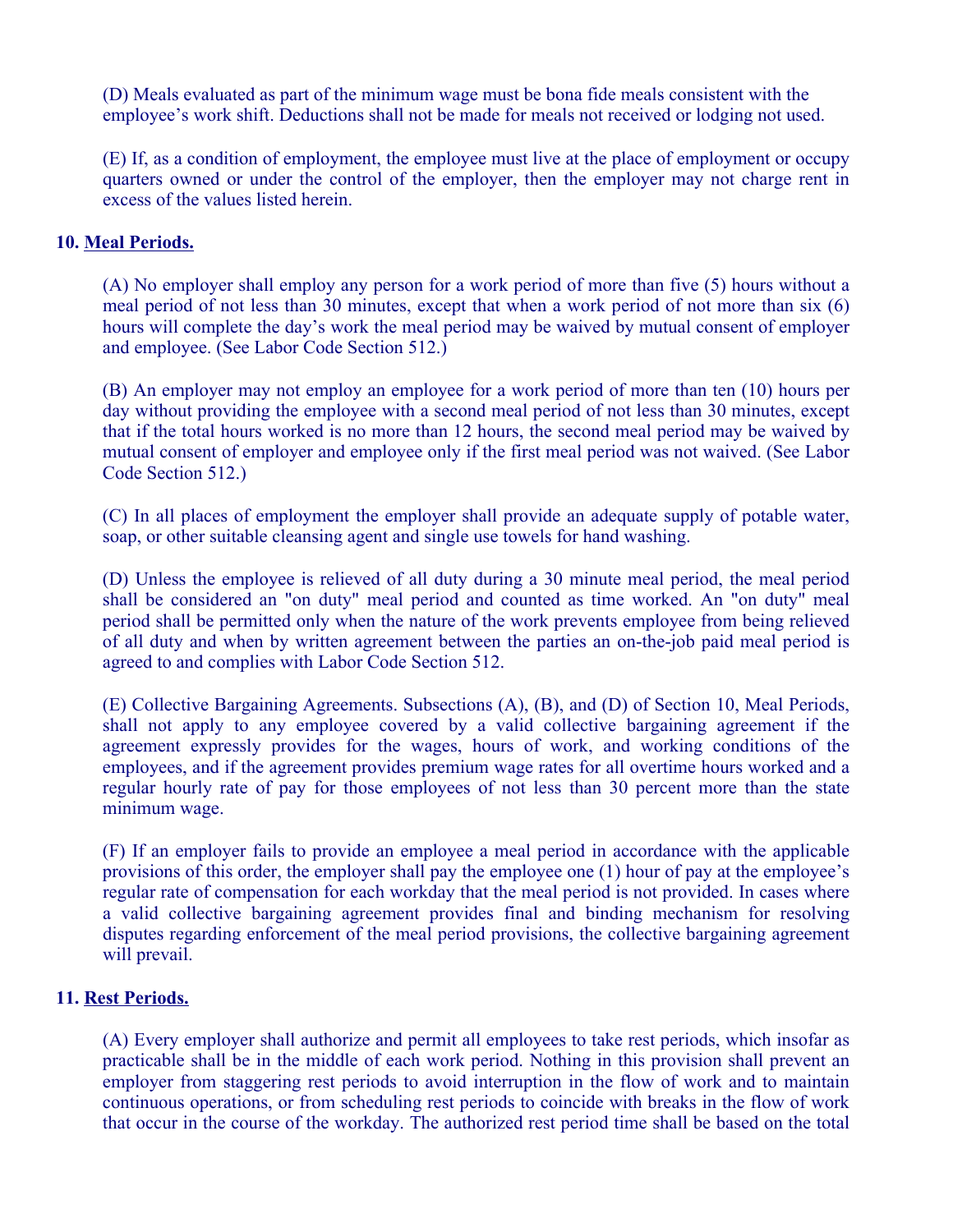hours worked daily at the rate of ten (10) minutes net rest time for every four (4) hours worked, or major fraction thereof. Rest periods shall take place at employer designated areas, which may include or be limited to the employees' immediate work area.

(B) Rest periods need not be authorized in limited circumstances when the disruption of continuous operations would jeopardize the product or process of the work. However, the employer shall make up the missed rest period within the same workday or compensate the employee for the missed ten (10) minutes of rest time at his/her regular rate of pay within the same pay period.

(C) A rest period need not be authorized for employees whose total daily work time is less than three and one-half (3 ½) hours. Authorized rest period time shall be counted as hours worked for which there shall be no deduction from wages.

(D) If an employer fails to provide an employee a rest period in accordance with the applicable provisions of this order, the employer shall pay the employee one (1) hour of pay at the employee's regular rate of compensation for each workday that the rest period is not provided. In cases where a valid collective bargaining agreement provides final and binding mechanism for resolving disputes regarding enforcement of the rest period provisions, the collective bargaining agreement will prevail.

(E) This section shall not apply to any employee covered by a valid collective bargaining agreement if the collective bargaining agreement provides equivalent protection.

## **12. Seats.**

Where practicable and consistent with applicable industry-wide standards, all working employees shall be provided with suitable seats when the nature of the process and the work performed reasonably permits the use of seats. This section shall not exceed regulations promulgated by the Occupational Safety and Health Standards Board.

## **13. Temperature.**

The temperature maintained in each interior work area shall provide reasonable comfort consistent with industry-wide standards for the nature of the process and the work performed. This section shall not exceed regulations promulgated by the Occupational Safety and Health Standards Board.

## **14. Elevators.**

Where practicable and consistent with applicable industry-wide standards, adequate elevators, escalators, or similar service consistent with industry-wide standards for the nature of the process and the work performed, shall be provided when employees are employed 60 feet or more above or below ground level. This section shall not exceed regulations promulgated by the Occupational Safety and Health Standards Board.

## **15. Exemptions.**

If, in the opinion of the Division after due investigation, it is found that the enforcement of any provision contained in Section 6, Records; Section 11, Rest Periods; Section 12, Seats; Section 13, Temperature; or Section 14, Elevators, would not materially affect the welfare or comfort of employees and would work an undue hardship on the employer, exemption may be made at the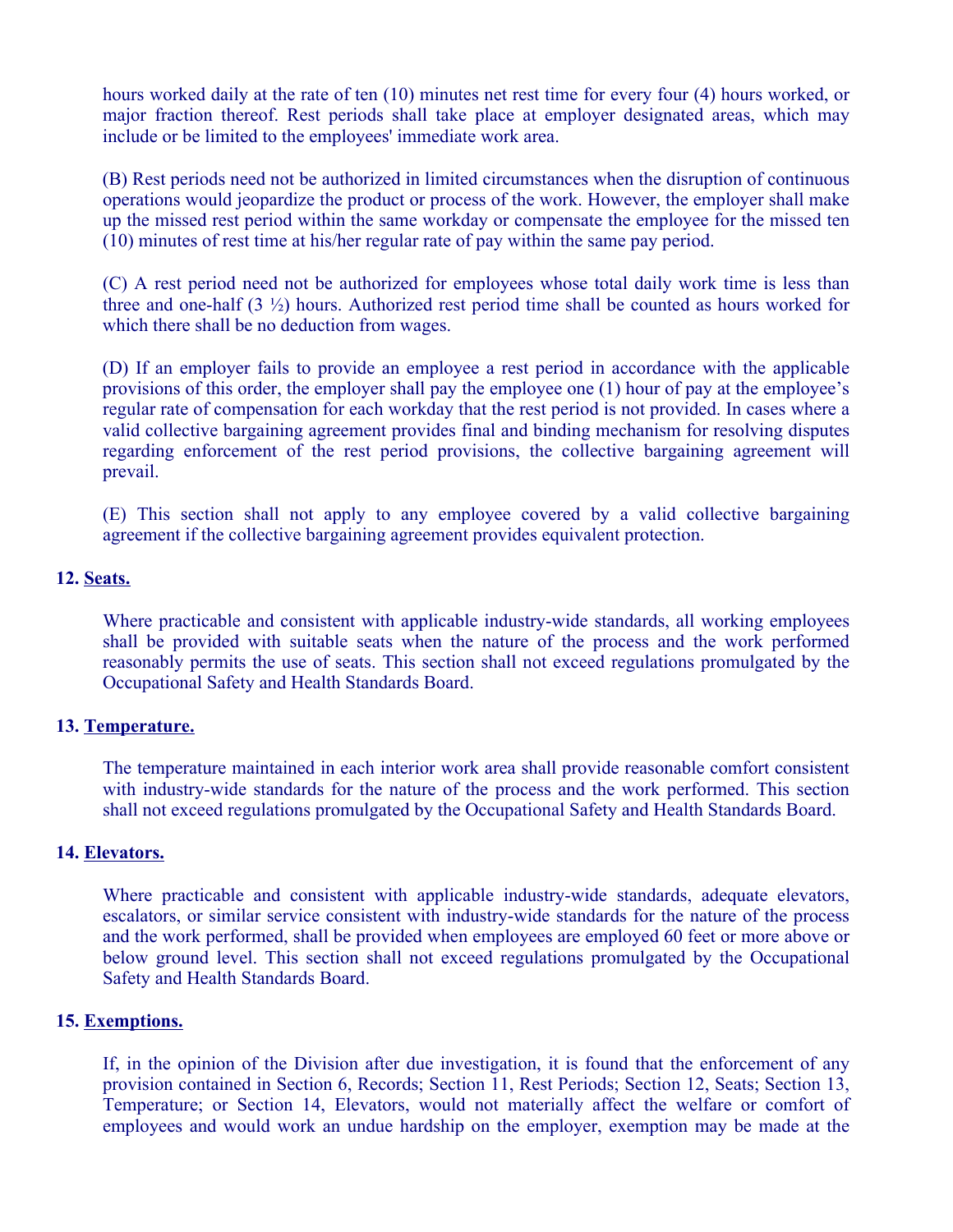discretion of the Division. Such exemptions shall be in writing to be effective and may be revoked after reasonable notice is given in writing. Application for exemption shall be made by the employer or by the employee and/or the employee's representative to the Division in writing. A copy of the application shall be posted at the place of employment at the time the application is filed with the Division.

### **16. Filing Reports.** (See California Labor Code, Section 1174(a))

**17. Inspection.** (See California Labor Code, Section 1174)

#### **18. Penalties.**

(A) Penalties for Violations of the Provisions of this Order. Any employer or any other person acting on behalf of the employer who violates, or causes to be violated, the provisions of this order, shall be subject to civil and criminal penalties as provided by law. In addition, violation of any provision of this order shall be subject to a civil penalty as follows:

(1) Initial Violation - \$50.00 for each underpaid employee for each pay period during which the employee was underpaid in addition to the amount which is sufficient to recover unpaid wages.

(2) Subsequent Violations - \$100.00 for each underpaid employee for each pay period during which the employee was underpaid in addition to an amount which is sufficient to recover unpaid wages.

(3) The affected employee shall receive payment of all wages recovered. The labor commissioner may also issue citations pursuant to California Labor Code Section 1197.1 for non-payment of wages for overtime work in violation of this order.

(B) Penalties for Violations of Child Labor Laws. Any employer or other person acting on behalf of the employer is subject to civil penalties of from \$500 to \$10,000 as well as to criminal penalties for violation of child labor laws. (See Labor Code Sections 1285 to 1312 and 1390 to 1399 for additional restrictions on the employment of minors and for descriptions of criminal and civil penalties for violation of the child labor laws.) Employers should inquire at local school districts about any required work permits required for minors attending school.

(In addition, see California Labor Code, Section 1199)

#### **19. Separability.**

If the application of any provision of this order, or any section, subsection, subdivision, sentence, clause, phase, word, or portion of this order should be held invalid or unconstitutional or unauthorized or prohibited by statute, the remaining provisions thereof shall not be affected thereby, but shall continue to be given full force and effect as if the part is held to be invalid or unconstitutional had not been included herein.

#### **20. Posting of Order.**

Every employer shall keep a copy of this order posted in an area frequented by employees where it may be easily read during the workday. Where the location of work or other conditions make this